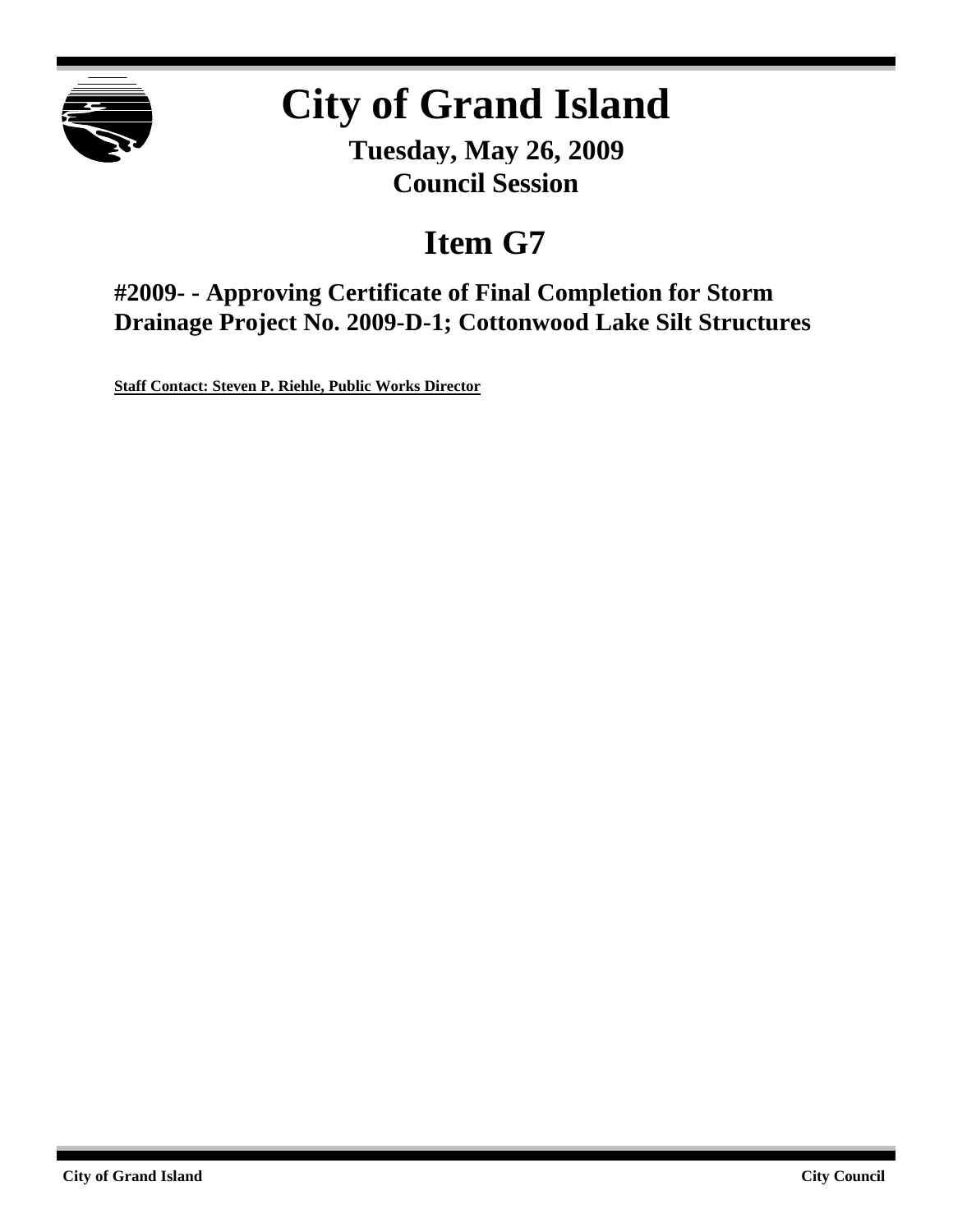## **Council Agenda Memo**

| From:           | Steven P. Riehle, Public Works Director                                                                                         |  |  |
|-----------------|---------------------------------------------------------------------------------------------------------------------------------|--|--|
| <b>Meeting:</b> | May 26, 2009                                                                                                                    |  |  |
| Subject:        | Approving Certificate of Final Completion for Storm<br>Drainage Project No. 2009-D-1; Cottonwood Lake Silt<br><b>Structures</b> |  |  |
| Item $\#$ 's:   | $G-7$                                                                                                                           |  |  |
| $Presenter(s):$ | Steven P. Riehle, Public Works Director                                                                                         |  |  |

### **Background**

The Diamond Engineering Company of Grand Island, Nebraska was awarded a \$25,673.32 contract for the above project on January 13, 2009. The contract was for the installation of silt structures that are designed to catch silt in the storm drainage system before it outlets into Cottonwood Lake. Work commenced on April 7, 2009 and was completed onMay 1, 2009.

#### **Discussion**

The project was completed in accordance with the terms, conditions, and stipulations of the contract, plans, and specifications. It was completed for the contract amount of \$25,673.32.

### **Alternatives**

It appears that the Council has the following alternatives concerning the issue at hand. The Council may:

- 1. Move to approve
- 2. Refer the issue to a Committee
- 3. Postpone the issue to future date
- 4. Take no action on the issue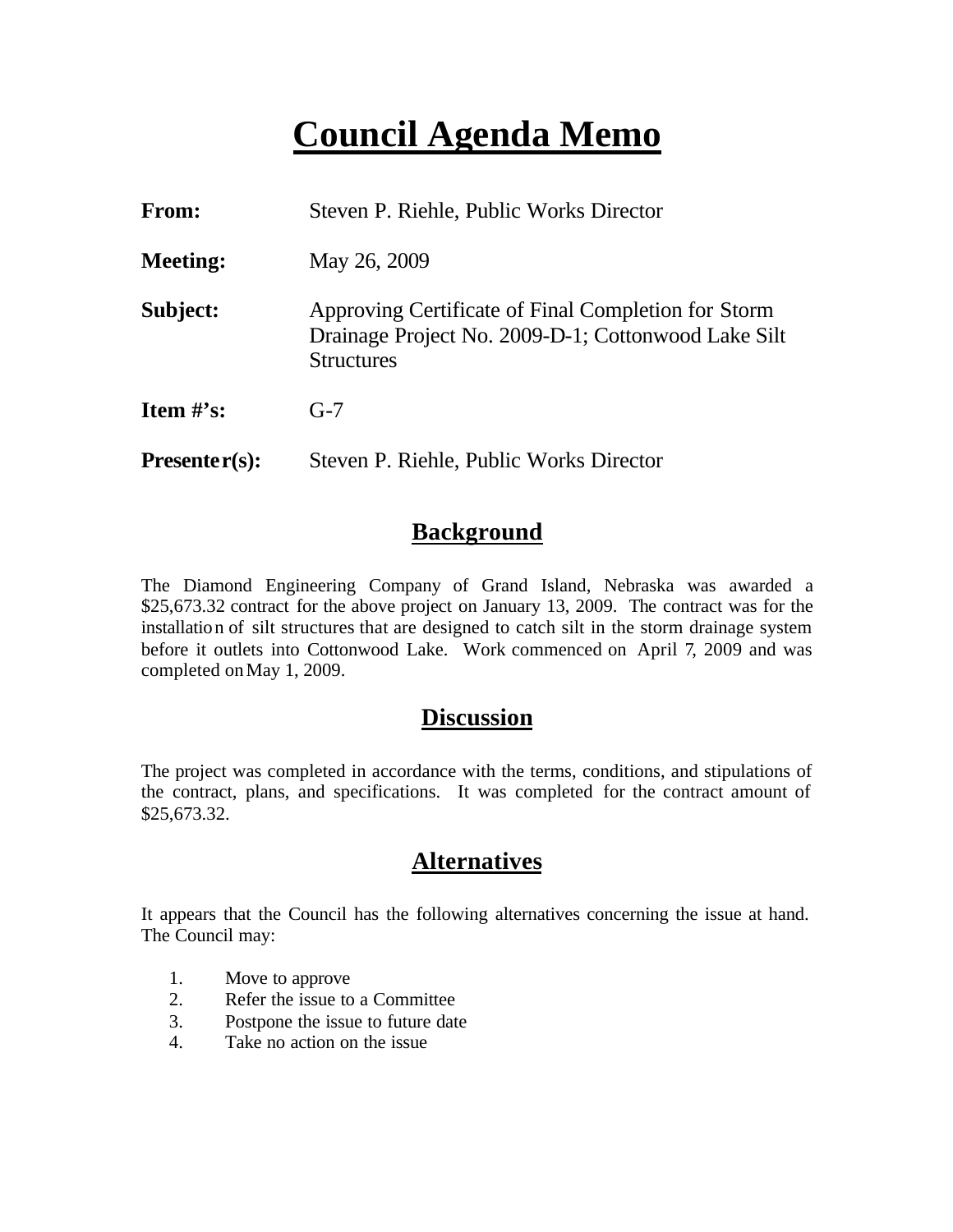### **Recommendation**

City Administration recommends that the Council approve the Certificate of Final Completion for Storm Drainage Project No. 2009-D-1; Cottonwood Lake Silt Structures.

## **Sample Motion**

Motion to approve the Certificate of Final Completion for Storm Drainage Project No. 2009-D-1; Cottonwood Lake Silt Structures.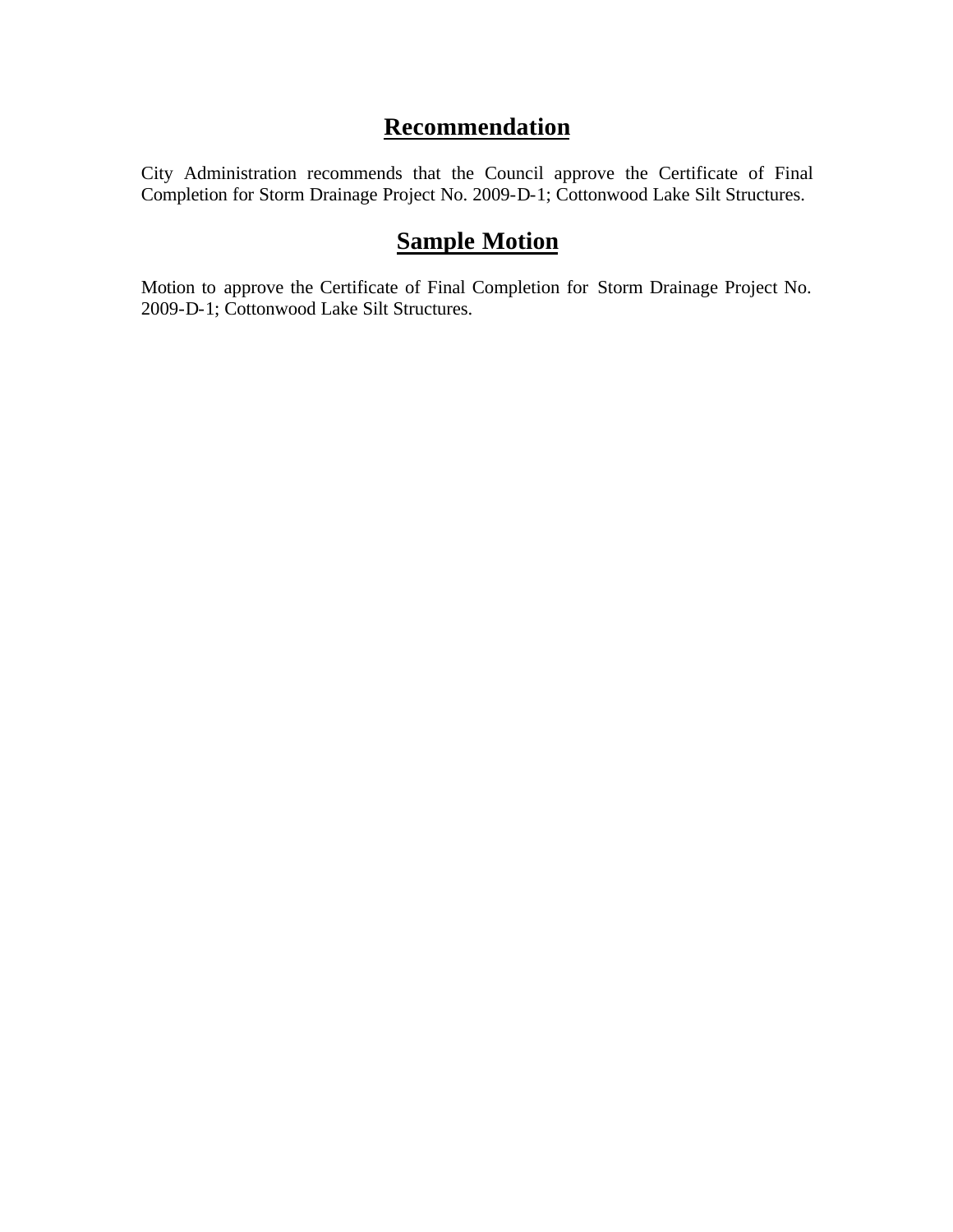#### **ENGINEER'S CERTIFICATE OF FINAL COMPLETION**

Storm Drainage Project No. 2009-D-1 Cottonwood Lake Silt Structures CITY OF GRAND ISLAND, NEBRASKA May 26, 2009

TO THE MEMBERS OF THE COUNCIL CITY OF GRAND ISLAND GRAND ISLAND, NEBRASKA

This is to certify that Storm Drainage Project No. 2009-D-1 has been fully completed by The Diamond Engineering Company of Grand Island, Nebraska under the contract dated January 13, 2009. The work has been completed in accordance with the terms, conditions, and stipulations of said contract and complies with the contract, the plans and specifications. The work is hereby accepted for the City of Grand Island, Nebraska, by me as Public Works Director in accordance with the provisions of Section 16-650 R.R.S., 1943.

#### **Storm Drainage Project No. 2009-D-1**

|                  |                                  | Jnit                          |             | Total           | Total       |
|------------------|----------------------------------|-------------------------------|-------------|-----------------|-------------|
| <u>No.</u>       | Description                      | Price                         | <u>Unit</u> | <b>Quantity</b> | Cost        |
| $\overline{1}$ . | Special Junction Box No. 1       | \$7,914.53                    | ea.         | 1.00            | \$7,914.53  |
| 2.               | Special Junction Box No. 2       | \$8,089.43                    | ea.         | 1.00            | \$8,089.43  |
| 3.               | Special Junction Box No. 3       | \$4,082.06                    | ea.         | 1.00            | \$4,082.06  |
| 4.               | Special Junction Box Extra Depth | \$534.67                      | v.f.        | 10.45           | \$5,587.30  |
|                  |                                  |                               |             |                 |             |
|                  |                                  | <b>Original Project Total</b> |             |                 | \$25,673.32 |

I hereby recommend that the Engineer's Certificate of Final Completion for Storm Drainage Project No. 2009- D-1 be approved.

\_\_\_\_\_\_\_\_\_\_\_\_\_\_\_\_\_\_\_\_\_\_\_\_\_\_\_\_\_\_\_\_\_\_\_\_\_\_\_\_\_\_\_\_ \_\_\_\_\_\_\_\_\_\_\_\_\_\_\_\_\_\_\_\_\_\_\_\_\_\_\_\_\_\_\_\_\_\_\_

|  |  | Steven P. Riehle - City Engineer/Public Works Director |  |
|--|--|--------------------------------------------------------|--|
|--|--|--------------------------------------------------------|--|

Margaret Hornady – Mayor